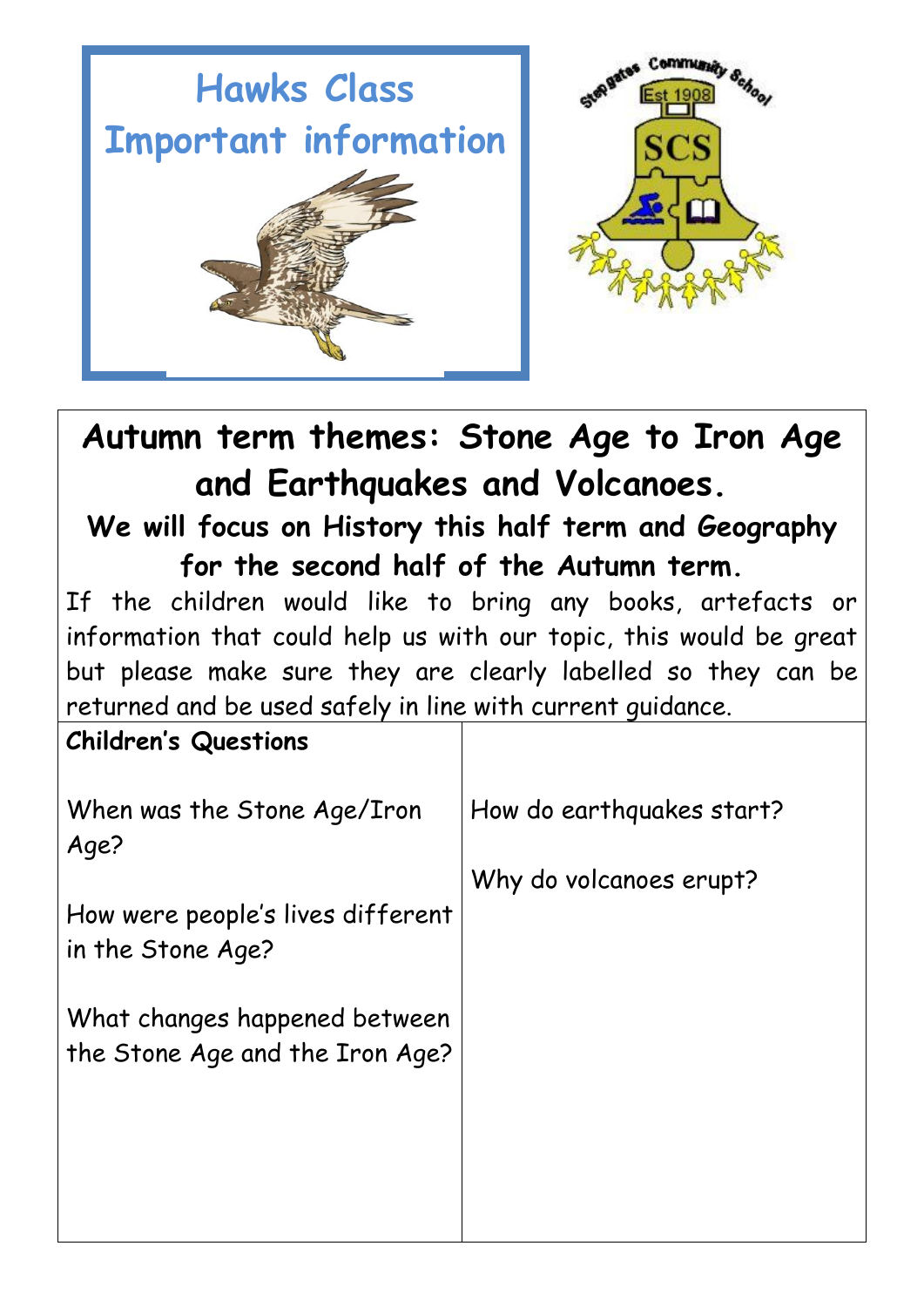# **Other Information** (trips and events) **AUTUMN TERM 2021** Thurs 2nd September 2021 – Children in Years 1-6 start school Thur 21st October 2021 – Children finish at normal time for half term (Half Term – Friday 22nd October to Friday 29th October 2021) Mon 1st November 2021 – Children return to school Mon 6th December 2021—INSET Day - School closed Fri 17th December 2021 – Last day of Autumn term – Children finish at 1pm (Christmas holidays - Mon 20th December 2021 to Mon 3rd January 2022) Tues 4th January 2022 – INSET Day – School closed **SPRING TERM 2022** Wed 5th January 2022 – Children return to school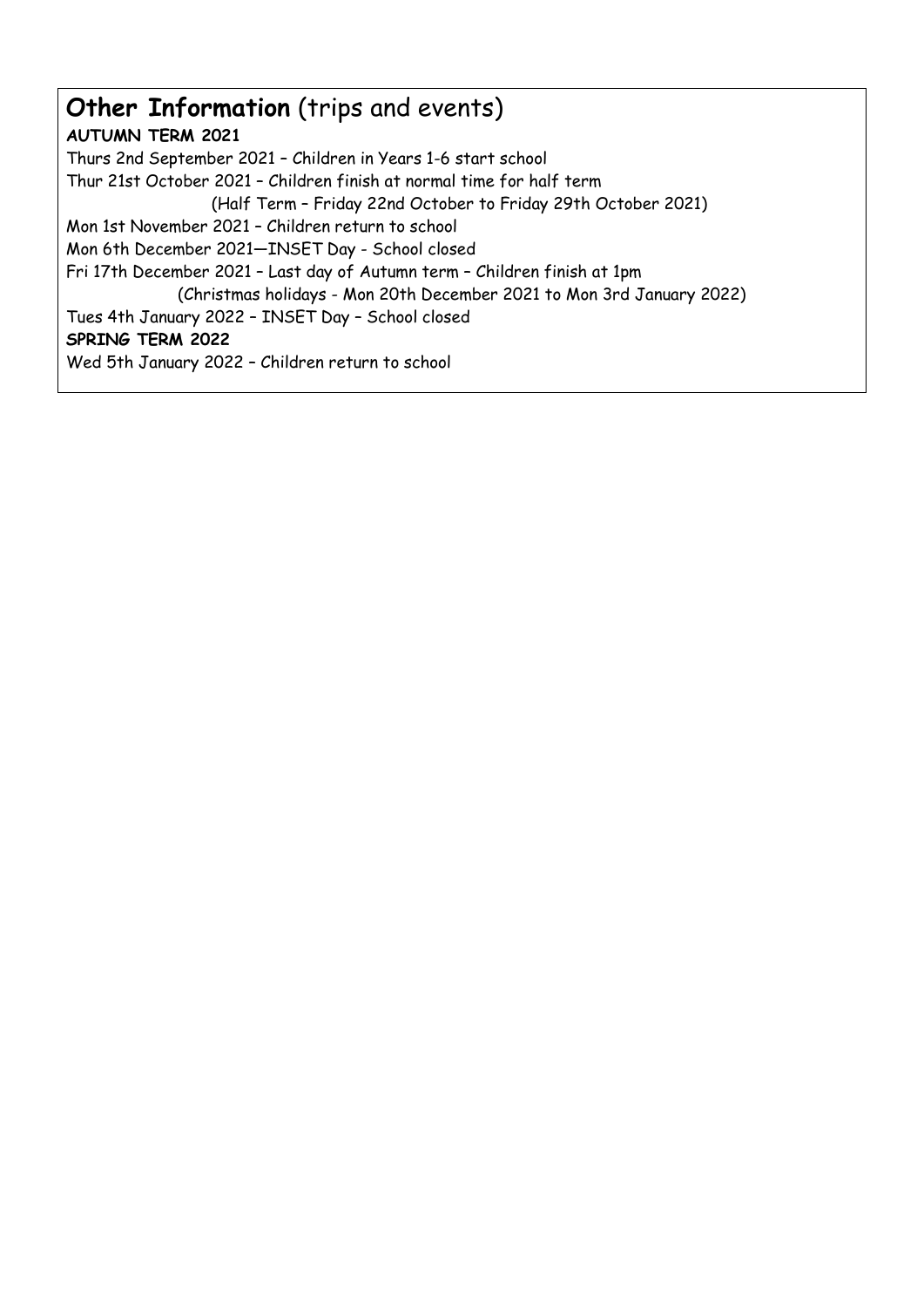| <b>Hawks Autumn Term Overview</b><br>Stone Age to Iron Age / Earthquakes and Volcanoes                                                                    |                                                                                                               |                                                                                                                                                    |
|-----------------------------------------------------------------------------------------------------------------------------------------------------------|---------------------------------------------------------------------------------------------------------------|----------------------------------------------------------------------------------------------------------------------------------------------------|
| English<br>'Ug' by Raymond<br><b>Briggs</b>                                                                                                               | Maths<br>Place Value<br>Addition and<br>Subtraction<br>Length and Perimeter<br>Multiplication and<br>Division | <b>Science</b><br>Sound                                                                                                                            |
| Computing<br>Online Safety and<br><b>Exploring Purple Mash</b><br><b>Effective Search</b><br>$\bullet$<br>Writing for different<br>audiences<br>Animation | DT<br>'Let's Go Fly a Kite'                                                                                   | Art<br>Artist of the month:<br>Sept: Phyllida Barlow<br>Oct: Sean Charmatz<br>Nov: Henri Mattise<br>Dec: Anthony Browne                            |
| <b>History</b><br>Stone Age to Iron Age                                                                                                                   | Geography<br>Earthquakes and<br>Volcanoes<br><b>Compass Points</b>                                            | <b>PE</b><br>Outdoor Adventurous<br><b>Activities</b><br>Dance                                                                                     |
| <b>RE</b><br>Christianity - How did<br>Jesus change lives?<br>How can artists help us<br>to understand<br>Christmas?                                      | <b>PSHE</b><br><u>Jigsaw</u><br>Being Me in my World<br><b>Celebrating Difference</b>                         | <b>Music</b><br>Ukulele<br>Composer of the month:<br>Sept: John Williams<br>Oct: Wolfgang Amadeus<br>Mozart<br>Nov: Bob Marley<br>Dec: Bing Crosby |